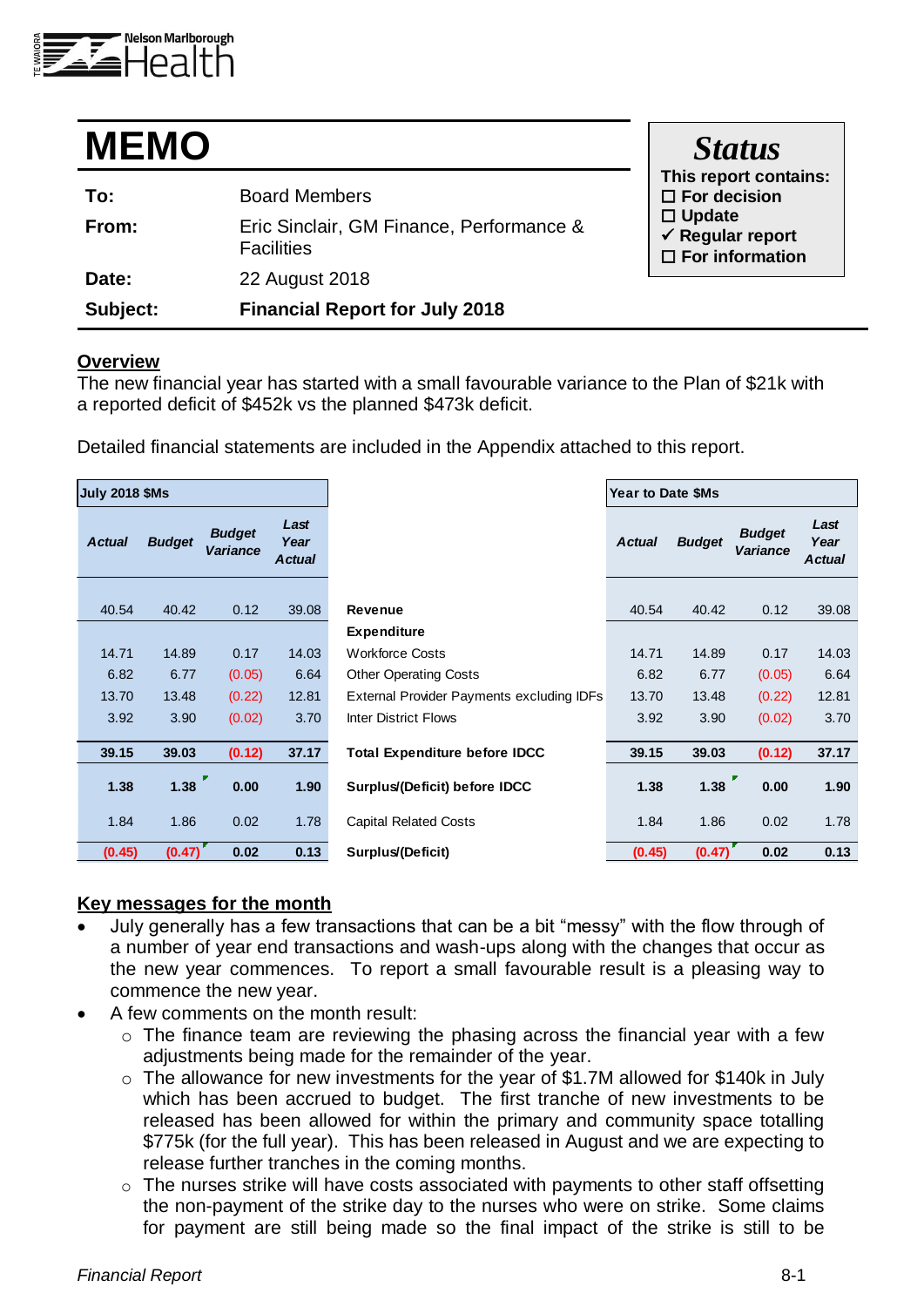

calculated. We are also assessing the cost implications of the DHB/NZNO settlement, both budgeted and non-budgeted, and are awaiting the funding advice from the MOH as was promised by the Government.

Eric Sinclair **GM Finance Performance & Facilities**

## **RECOMMENDATIONS:**

**THAT THE BOARD RECEIVES THE FINANCIAL REPORT.**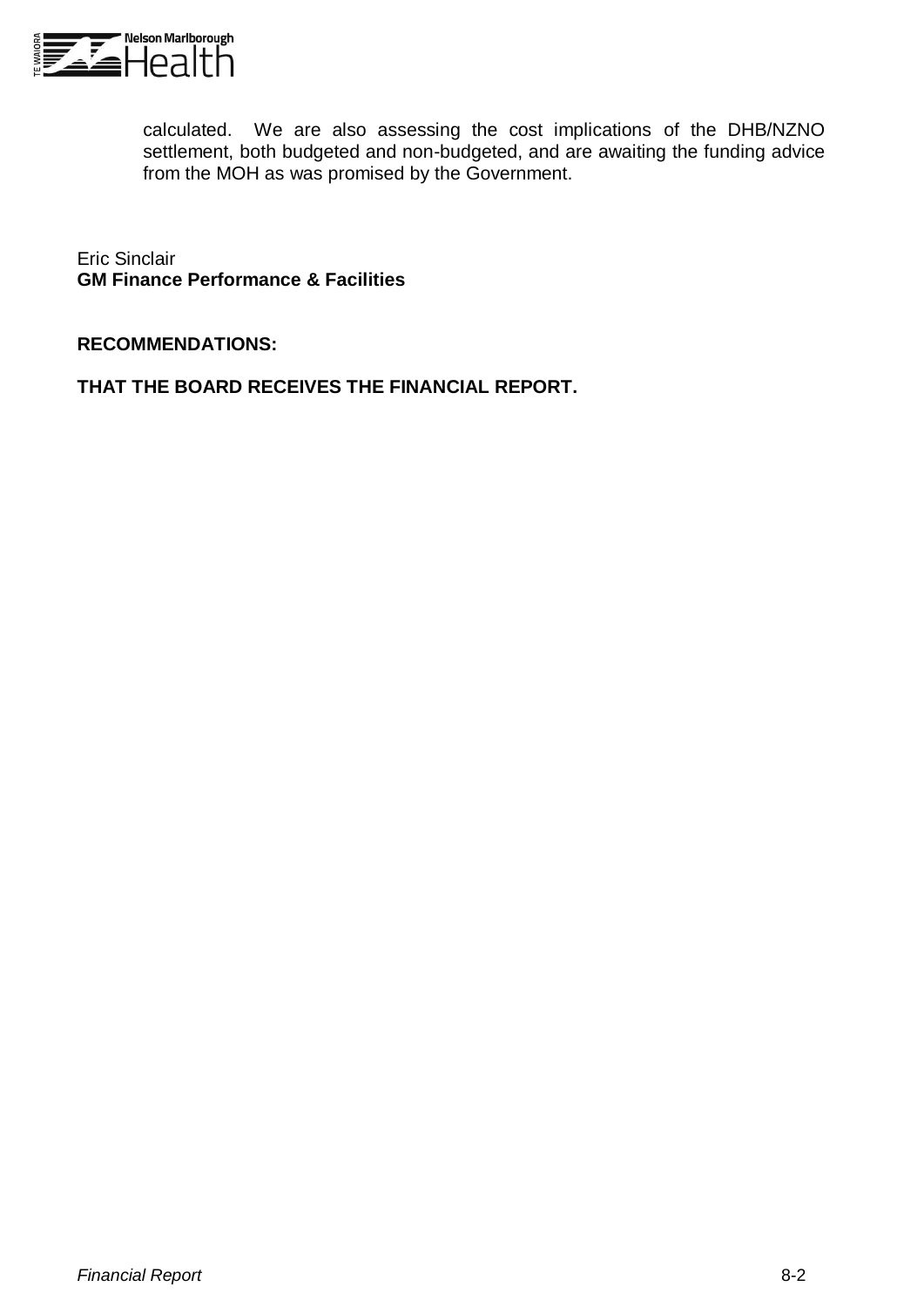

# **Appendix A – Detailed Financial Statements**

## *Statement of Financial Performance*

| <b>July 2018 \$000s</b> |               |                                  |                               |                                                  | Year to Date \$000s |               |                                  |                               |
|-------------------------|---------------|----------------------------------|-------------------------------|--------------------------------------------------|---------------------|---------------|----------------------------------|-------------------------------|
| <b>Actual</b>           | <b>Budget</b> | <b>Budget</b><br><b>Variance</b> | Last<br>Year<br><b>Actual</b> |                                                  | <b>Actual</b>       | <b>Budget</b> | <b>Budget</b><br><b>Variance</b> | Last<br>Year<br><b>Actual</b> |
|                         |               |                                  |                               | <b>Revenue</b>                                   |                     |               |                                  |                               |
| 36,265                  | 36,061        | 205                              | 34,734                        | MOH devolved funding                             | 36,265              | 36,061        | 205                              | 34,734                        |
| 2,052                   | 2,046         | 6                                | 1,987                         | MOH non-devolved funding                         | 2,052               | 2,046         | 6                                | 1,987                         |
| 1,212                   | 1,316         | (104)                            | 1,355                         | Other government & DHBs                          | 1,212               | 1,316         | (104)                            | 1,355                         |
| 1,006                   | 992           | 14                               | 1,001                         | Other income                                     | 1,006               | 992           | 14                               | 1,001                         |
| 40,536                  | 40,415        | 121                              | 39,077                        | <b>Total Revenue</b>                             | 40,536              | 40,415        | 121                              | 39,077                        |
|                         |               |                                  |                               | Expenditure                                      |                     |               |                                  |                               |
| 14,347                  | 14,751        | 404                              | 13,817                        | <b>Employed Workforce</b>                        | 14,347              | 14,751        | 404                              | 13,817                        |
| 368                     | 137           | (231)                            | 210                           | <b>Outsourced Workforce</b>                      | 368                 | 137           | (231)                            | 210                           |
| 14,715                  | 14,888        | 173                              | 14,028                        | <b>Total Workforce</b>                           | 14,715              | 14,888        | 173                              | 14,028                        |
| 1,386                   | 1,361         | (25)                             | 1,341                         | <b>Outsourced Services</b>                       | 1,386               | 1,361         | (25)                             | 1,341                         |
| 2,851                   | 2,844         | (6)                              | 2,710                         | <b>Clinical Supplies</b>                         | 2,851               | 2,844         | (6)                              | 2,710                         |
| 2,583                   | 2,561         | (22)                             | 2,585                         | Non-Clinical Supplies                            | 2,583               | 2,561         | (22)                             | 2,585                         |
| 13,702                  | 13,477        | (225)                            | 12,807                        | <b>External Provider Payments excluding IDFs</b> | 13,702              | 13,477        | (225)                            | 12,807                        |
| 3,915                   | 3,900         | (15)                             | 3,703                         | <b>Inter District Flows</b>                      | 3,915               | 3,900         | (15)                             | 3,703                         |
| 39,152                  | 39,032        | (120)                            | 37,175                        | <b>Total Expenditure before IDCC</b>             | 39,152              | 39,032        | (120)                            | 37,175                        |
| 1,384                   | 1,384         | $\mathbf{0}$                     | 1,902                         | Surplus/(Deficit) before IDCC                    | 1,384               | 1,384         | $\bf{0}$                         | 1,902                         |
| 28                      | 19            | (9)                              | 29                            | <b>Interest Expense</b>                          | 28                  | 19            | (9)                              | 29                            |
| 1,080                   | 1,109         | 29                               | 965                           | Depreciation                                     | 1,080               | 1,109         | 29                               | 965                           |
| 728                     | 728           | $\mathbf 0$                      | 782                           | Capital Charge                                   | 728                 | 728           | $\mathbf 0$                      | 782                           |
| 1,836                   | 1,856         | 20                               | 1,777                         | <b>Total IDCC</b>                                | 1,836               | 1,856         | 20                               | 1,777                         |
| (452)                   | (473)         | 21                               | 125                           | Surplus/(Deficit) after IDCC                     | (452)               | (473)         | 21                               | 125                           |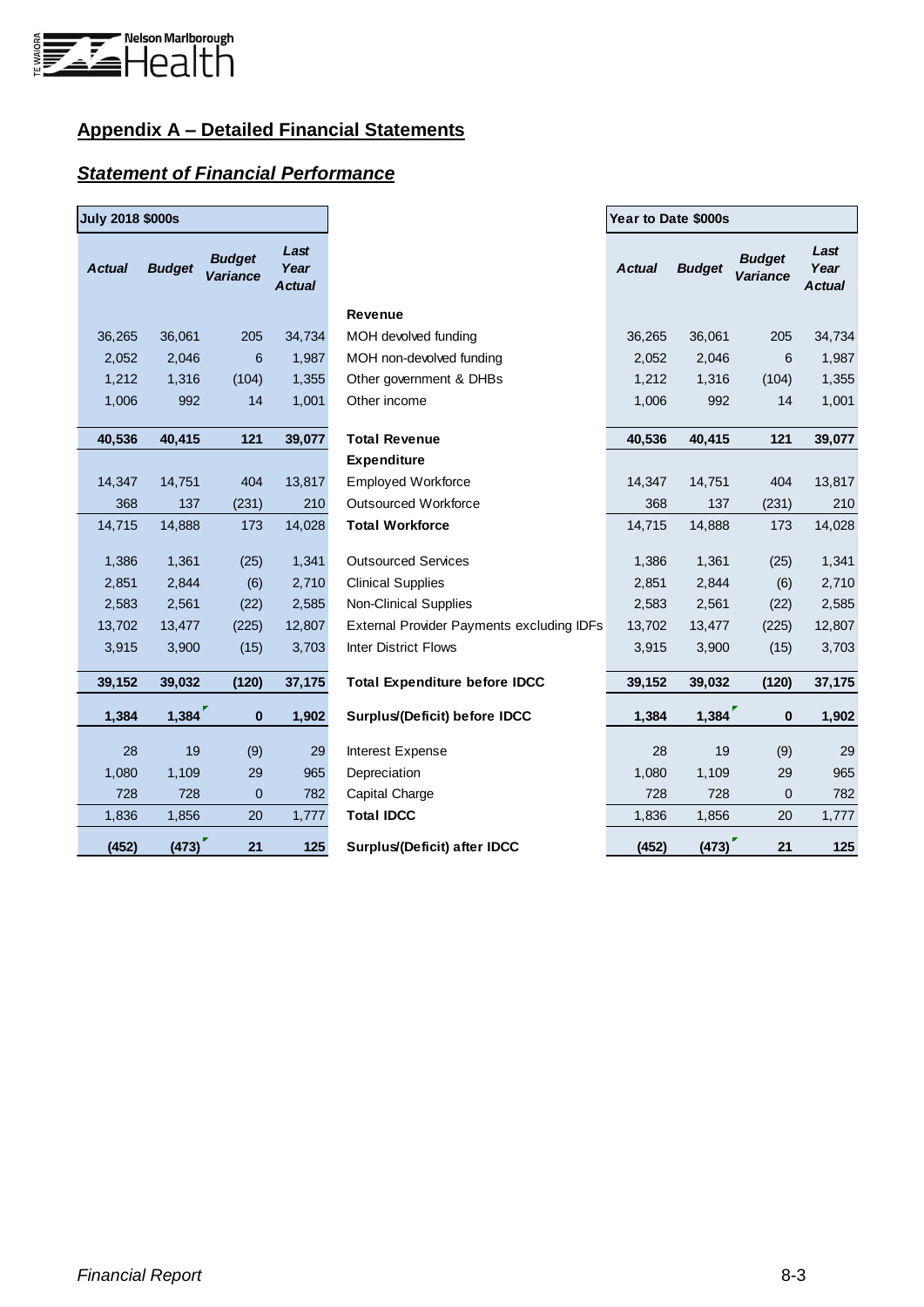

# *Financial Performance by Division*

| <b>July 2018 \$000s</b> |               |                           |                               |
|-------------------------|---------------|---------------------------|-------------------------------|
| <b>Actual</b>           | <b>Budget</b> | <b>Budget</b><br>Variance | Last<br>Year<br><b>Actual</b> |
| 37,068                  | 36,863        | 205                       | 35,519                        |
| 326                     | 330           | (3)                       | 375                           |
| 23,003                  | 22,637        | 366                       | 22,248                        |
| (19, 861)               | (19, 414)     | (447)                     | (19,065)                      |
| 40,536                  | 40,415        | 121                       | 39,077                        |
|                         |               |                           |                               |
| 37,478                  | 36,792        | (687)                     | 35,734                        |
| 342                     | 282           | (59)                      | 371                           |
| 23,029                  | 23,228        | 199                       | 21,911                        |
| (19, 861)               | (19, 414)     | 447                       | (19,065)                      |
| 40,988                  | 40,888        | (100)                     | 38,951                        |
|                         |               |                           |                               |
| (410)                   | 72            | (482)                     | (215)                         |
| (15)                    | 47            | (63)                      | 4                             |
| (26)                    | (591)         | 565                       | 336                           |
| (452)                   | (473)         | 21                        | 125                           |

| <b>July 2018 \$000s</b> |               |                                  |                               |                                       | Year to Date \$000s |               |                           |                               |
|-------------------------|---------------|----------------------------------|-------------------------------|---------------------------------------|---------------------|---------------|---------------------------|-------------------------------|
| <b>Actual</b>           | <b>Budget</b> | <b>Budget</b><br><b>Variance</b> | Last<br>Year<br><b>Actual</b> |                                       | <b>Actual</b>       | <b>Budget</b> | <b>Budget</b><br>Variance | Last<br>Year<br><b>Actual</b> |
|                         |               |                                  |                               | <b>Revenue</b>                        |                     |               |                           |                               |
| 37,068                  | 36,863        | 205                              | 35,519                        | Funds                                 | 37,068              | 36,863        | 205                       | 35,519                        |
| 326                     | 330           | (3)                              | 375                           | Governance and Funding Administration | 326                 | 330           | (3)                       | 375                           |
| 23,003                  | 22,637        | 366                              | 22,248                        | Provider                              | 23,003              | 22,637        | 366                       | 22,248                        |
| (19, 861)               | (19, 414)     | (447)                            | (19,065)                      | Eliminations                          | (19, 861)           | (19, 414)     | (447)                     | (19,065)                      |
| 40,536                  | 40,415        | 121                              | 39,077                        | <b>Total Revenue</b>                  | 40.536              | 40,415        | 121                       | 39,077                        |
|                         |               |                                  |                               | <b>Expenditure</b>                    |                     |               |                           |                               |
| 37,478                  | 36,792        | (687)                            | 35,734                        | <b>Funds</b>                          | 37,478              | 36,792        | (687)                     | 35,734                        |
| 342                     | 282           | (59)                             | 371                           | Governance and Funding Administration | 342                 | 282           | (59)                      | 371                           |
| 23,029                  | 23,228        | 199                              | 21,911                        | Provider                              | 23,029              | 23,228        | 199                       | 21,911                        |
| (19, 861)               | (19, 414)     | 447                              | (19,065)                      | Eliminations                          | (19, 861)           | (19, 414)     | 447                       | (19,065)                      |
| 40,988                  | 40,888        | (100)                            | 38,951                        | <b>Total Expenditure</b>              | 40,988              | 40,888        | (100)                     | 38,951                        |
|                         |               |                                  |                               | <b>Net Contribution</b>               |                     |               |                           |                               |
| (410)                   | 72            | (482)                            | (215)                         | Funds                                 | (410)               | 72            | (482)                     | (215)                         |
| (15)                    | 47            | (63)                             | 4                             | Governance and Funding Administration | (15)                | 47            | (63)                      | 4                             |
| (26)                    | (591)         | 565                              | 336                           | Provider                              | (26)                | (591)         | 565                       | 336                           |
| (452)                   | (473)         | 21                               | 125                           | <b>Net Surplus/(Deficit)</b>          | (452)               | (473)         | 21                        | 125                           |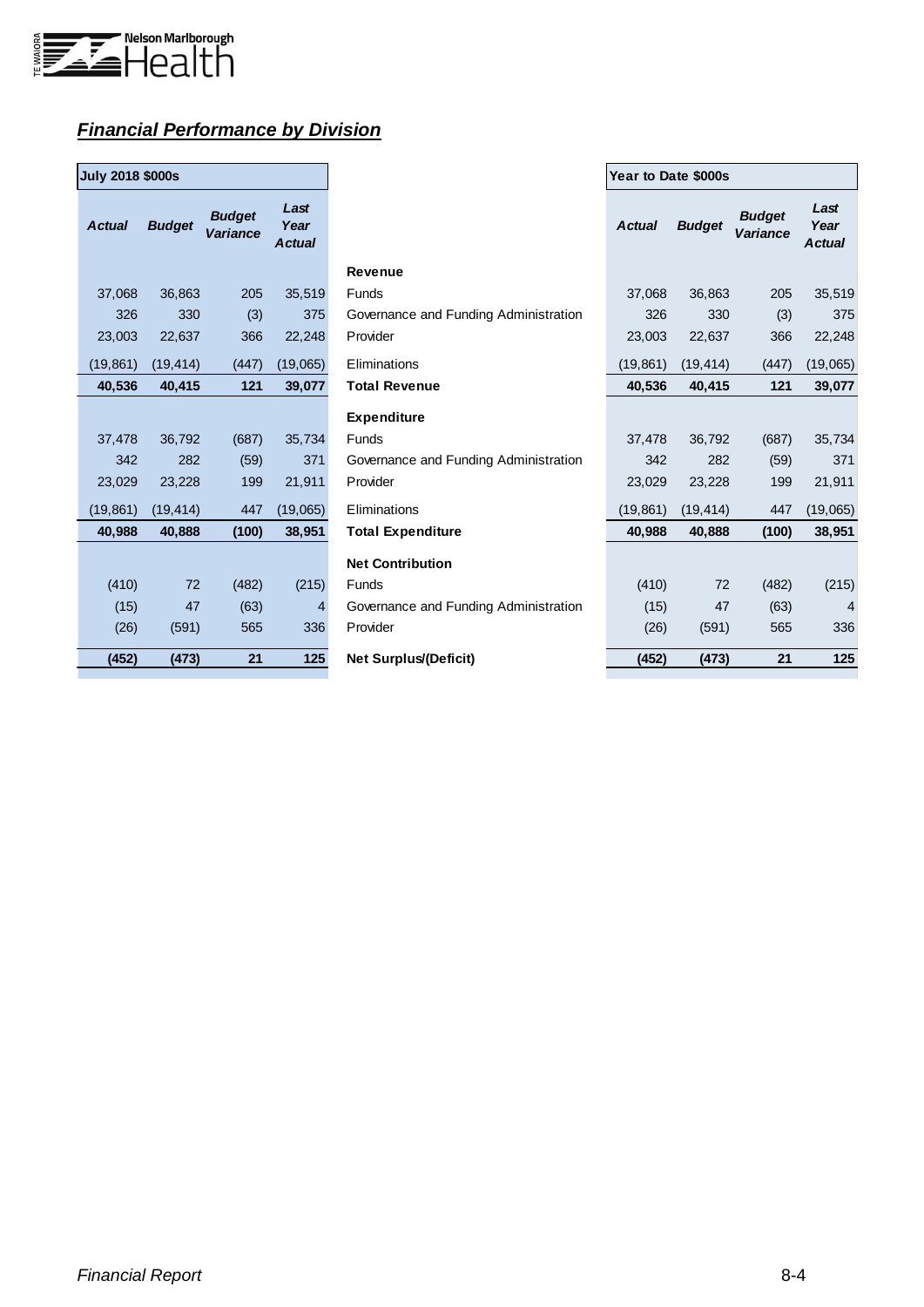

# *Statement of Financial Position*

|                                 | <b>June 2018</b> | July          | July          |          | <b>Annual</b> |
|---------------------------------|------------------|---------------|---------------|----------|---------------|
| \$000s                          | <b>Actual</b>    | <b>Actual</b> | <b>Budget</b> | Variance | <b>Budget</b> |
| <b>Current Assets</b>           |                  |               |               |          |               |
| <b>Bank</b>                     | 18,468           | 27,226        | 21,290        | 5,936    | 21,290        |
| Deposits > 3 months             | 19,950           | 19,950        | 19,950        |          | 19,950        |
| Debtors & Prepayments           | 18,436           | 17,417        | 18,636        | (1, 219) | 18,636        |
| <b>Stock</b>                    | 2,715            | 2,649         | 2,715         | (66)     | 2,715         |
| <b>Assets Held for Sale</b>     | 465              | 465           |               | 465      |               |
| <b>Current Assets</b>           | 60,034           | 67,707        | 62,591        | 5,116    | 62,591        |
| <b>Current Liabilities</b>      |                  |               |               |          |               |
| Creditors                       | 27,437           | 35,484        | 32,571        | (2, 913) | 32,571        |
| <b>Employee Entitlements</b>    | 37,032           | 36,908        | 34,851        | (2,057)  | 34,851        |
| Term Debt - Current Portion     | 490              | 491           | 507           | 16       | 507           |
| <b>Current Liabilities</b>      | 64,959           | 72,883        | 67,929        | (4, 954) | 67,929        |
| <b>Working Capital</b>          | (4, 925)         | (5, 176)      | (5, 338)      | 162      | (5, 338)      |
| <b>Non Current Assets</b>       |                  |               |               |          |               |
| Property Plant and Equipment    | 212,653          | 214,475       | 212,540       | 1,935    | 212,540       |
| <b>Other Non Current Assets</b> | 3,827            | 2,214         | 3,826         | (1,612)  | 3,826         |
| <b>Non Current Assets</b>       | 216,480          | 216,689       | 216,366       | 323      | 216,366       |
|                                 |                  |               |               |          |               |
| <b>Employee Entitlements</b>    | 9,406            | 9,406         | 9,406         |          | 9,406         |
| <b>Term Debt</b>                | 8,172            | 8,130         | 7,692         | (438)    | 7,692         |
| <b>Non Current Liabilities</b>  | 17,578           | 17,536        | 17,098        | (438)    | 17,098        |
| <b>Net Assets</b>               | 193,977          | 193,977       | 193,930       | 47       | 193,930       |
| <b>Equity</b>                   |                  |               |               |          |               |
| Crown Equity                    | 82,467           | 82,467        | 81,921        | 546      | 81,921        |
| <b>Revaluation Reserve</b>      | 90,867           | 90,866        | 90,866        |          | 90,866        |
| <b>Retained Earnings:</b>       |                  |               |               |          |               |
| General                         | 20,272           | 19,492        | 20,340        | (848)    | 20,892        |
| <b>DSS</b>                      | 108              | 108           | 432           | (324)    | 17            |
| Mental Health                   | 263              | 1,044         | 371           | 673      | 234           |
| <b>Total Retained Earnings</b>  | 20,643           | 20,644        | 21,143        | (499)    | 21,143        |
| <b>Total Crown Equity</b>       | 193,977          | 193,977       | 193,930       | 47       | 193,930       |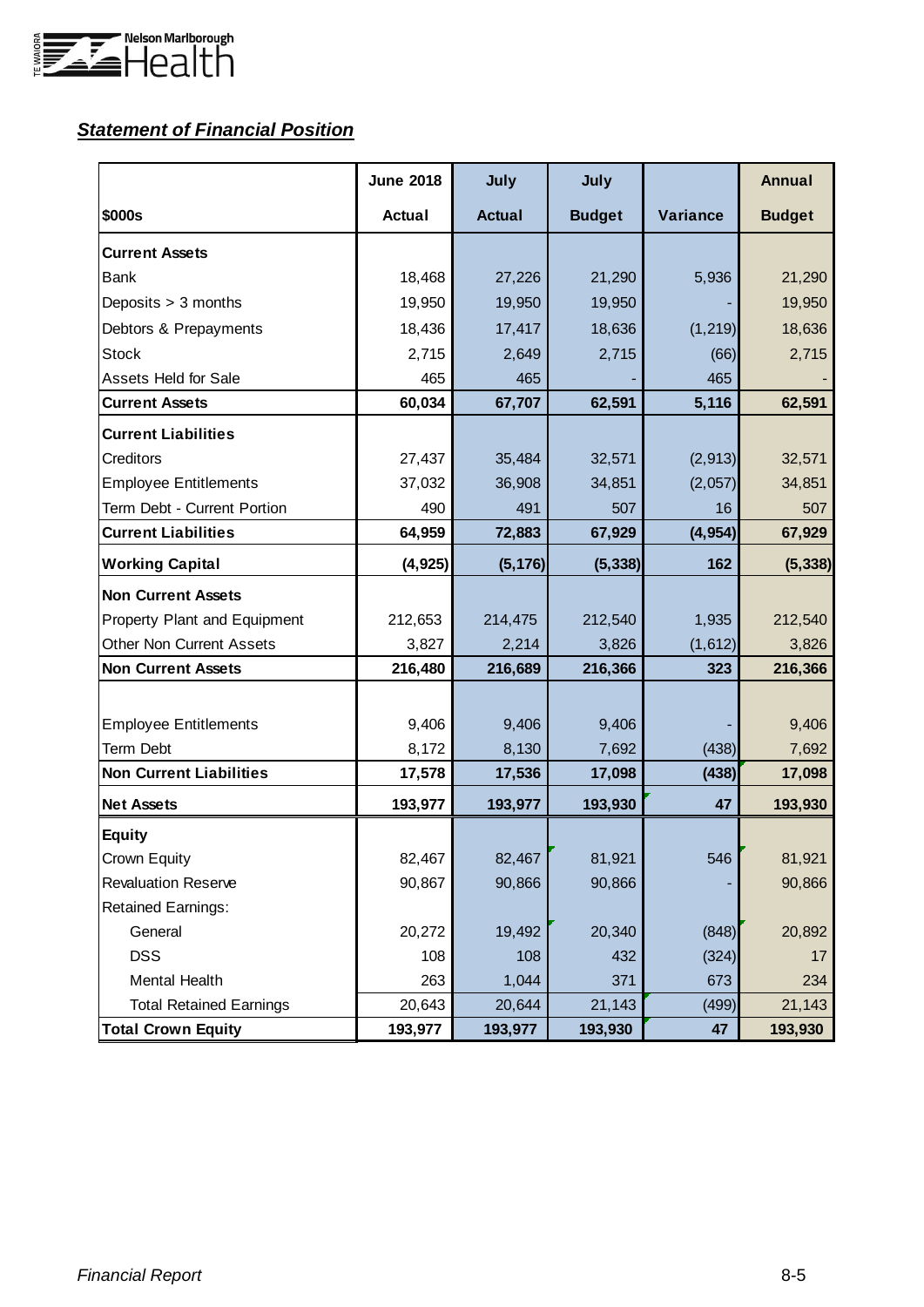

## *Statement of Cash Flows*

|                                            |               | <b>Year to Date</b> |                 |
|--------------------------------------------|---------------|---------------------|-----------------|
|                                            | <b>Actual</b> | <b>Budget</b>       | <b>Variance</b> |
| <b>Operating Cash Flow</b>                 |               |                     |                 |
| <b>Receipts</b>                            |               |                     |                 |
| Government & Crown Agency Received         | 479,588       | 481,490             | (1,902)         |
| Interest Received                          | 1,745         | 2,000               | (255)           |
| Other Revenue Received                     | 12,314        | 12,274              | 40              |
| <b>Total Receipts</b>                      | 493,647       | 495,764             | (2, 117)        |
| <b>Payments</b>                            |               |                     |                 |
| Personnel                                  | 181,248       | 182,783             | 1,535           |
| Payments to Suppliers and Providers        | 289,660       | 283,292             | (6, 368)        |
| Capital Charge                             | 9,376         | 9,355               | (21)            |
| <b>Interest Paid</b>                       | 1,475         | 252                 | (1, 223)        |
| <b>Total Payments</b>                      | 481,759       | 475,682             | (6,077)         |
| Net Cash Inflow/(Outflow) from             | 11,888        | 20,082              | (8, 194)        |
| <b>Operating Activities</b>                |               |                     |                 |
| <b>Cash Flow from Investing Activities</b> |               |                     |                 |
| <b>Receipts</b>                            |               |                     |                 |
| Sale of Fixed Assets                       | 107           |                     | 107             |
| <b>Total Receipts</b>                      | 107           |                     | 107             |
| <b>Payments</b>                            |               |                     |                 |
| Capital Expenditure                        | 15,126        | 17,550              | 2,424           |
| Increase in Investments                    | (585)         |                     | 585             |
| <b>Total Payments</b>                      | 14,541        | 17,550              | 3,009           |
| Net Cash Inflow/(Outflow) from             | (14, 434)     | (17, 550)           | 3,116           |
| <b>Investing Activities</b>                |               |                     |                 |
| Net Cash Inflow/(Outflow) from             | (547)         | (547)               |                 |
| <b>Financing Activities</b>                |               |                     |                 |
| Net Increase/(Decrease) in Cash Held       | (3,093)       | 1,985               | (5,078)         |
| <b>Plus Opening Balance</b>                | 21,561        | 28,171              | (6, 610)        |
| <b>Closing Balance</b>                     | 18,468        | 30,156              | (11, 688)       |